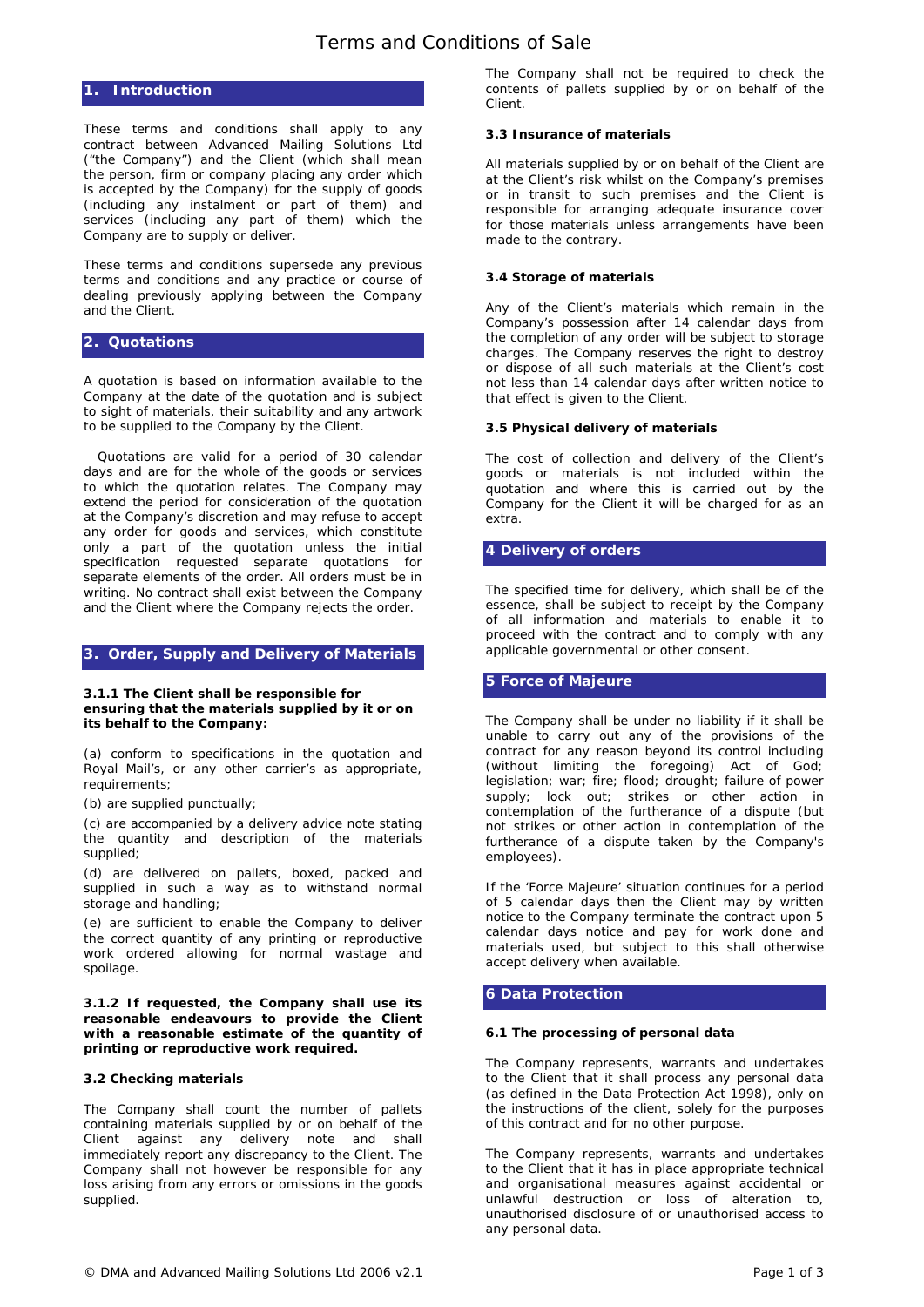The Company shall ensure that each of its employees, agents and subcontractors are made aware of its' obligations with regard to the security and protection of personal data and shall require that they enter into binding obligations reflecting the provisions of this clause.

The Company shall ensure that each of its employees has signed a confidentiality agreement in respect of its clients' data.

## **6.2 Auditing of security measures**

The Company shall, when requested to do so by the Client, submit its data processing facilities, data files and relevant documentation to auditing by the Client, subject to the Company's security and confidentiality procedures and shall comply with all reasonable requests from the Client to enable it to comply with any and all of its' obligations under the Act.

Upon the completion or termination of the contract the Client shall provide instructions for the return or destruction of personal data.

# **7 Intellectual Property**

The intellectual property rights in any work created by or for the Company in relation to this contract shall vest in the Company unless it is agreed in writing that such intellectual property rights shall pass to the Client.

### **8 Charges and Payment**

### **8.1 Payment of invoices**

Invoices will be paid on completion of the contract and in any event at not less than monthly intervals within 30 days of the invoice date unless otherwise agreed.

All prices quoted are strictly net and are exclusive of VAT which should be payable by the Client.

The Company reserves the right to vary any credit terms at its sole discretion and without notification.

The Client is liable to be charged for any preliminary work produced by the Company at the Client's request whether experimentally or otherwise and any corrections made after the first proof and any other changes requested by the Client on or after the first proof.

#### **8.2 Payment for postage**

Where the mailing is to be undertaken through the Company's own postal account, the cost of postage shall be paid, and cleared, no later than 48 hours before the mailing begins. If the cost of postage is not paid within the specified time limit the Company shall have the right to withhold the mailing.

#### **8.3 Postal charge refunds**

Where the cost of postage is less than the amount paid by the Client, the Company shall either refund any sums remaining to the Client or shall provide a credit for the Client for the next mailing it puts through the Company's account.

#### **8.4 Interest on overdue bills**

The Company reserves the right to charge interest at the rate of 4% above the base rate of Bank of Scotland or part thereof on any overdue sums from the date on which payment was due (which shall mean 30 calendar days after the date of any invoice) to the date on which payment is received.

# **9 Codes of Practice and Indemnities**

## **The Client shall:**

(a) provide the Company with a true copy of all advertising material or other material intended to be enclosed with any material prepared by the Company;

(b) ensure that all information or materials provided by it complies with all applicable statutory requirements and with the codes of practice of the appropriate supervisory bodies including, but not limited to, the British Codes of Advertising, Sales Promotion and Direct Marketing (Cap code); and the Direct Marketing Association's Code of Practice;

(c) ensure that any consumer mailing addresses provided to the Company are cleaned against the Mailing Preference Service (MPS) files, unless it is agreed that this will be carried out by the Company.

The Client shall indemnify the Company against all costs, claims, liabilities, penalties and expenses which the Company may incur by reason of its' works being illegal, unlawful, infringing any copyright, trademark or other intellectual or other proprietary rights of any third party or is defamatory, obscene or the distribution of which may infringe postal or other regulations or which is in breach of any trade description or other legislation.

The Company shall have the right upon request from the body administering the Quality Standard in Mail Production (QMP) or any successor accreditation scheme, to supply that body with samples of any mailings relating to the contract.

## **10 Provision of Computer Data**

The Client shall ensure that any computer data supplied to the Company is clean, unadulterated, capable of being read and processed and does not contain any computer viruses. In the event of the computer data supplied being corrupt, the Company shall either require the Client to supply clean unadulterated data which does not contain any computer viruses or decontaminate the data itself but at the Client's expense.

The Client shall ensure that all data supplied to the Customer are completely unambiguous with regard to their format. A specification of the formats of the data supplied and instructions for interpretation must be provided in writing.

# **11 Liability**

#### **11.1 Limitation of Company's liability**

The Company's entire liability (including liability for acts and omissions of its employees, agents and sub contractors) in respect of any breach of its contractual obligations and of any representations, statement or delictual act or omission including negligence shall be limited to the contract price (excluding postage and telecommunications costs).

#### **11.2 Consequential or indirect loss**